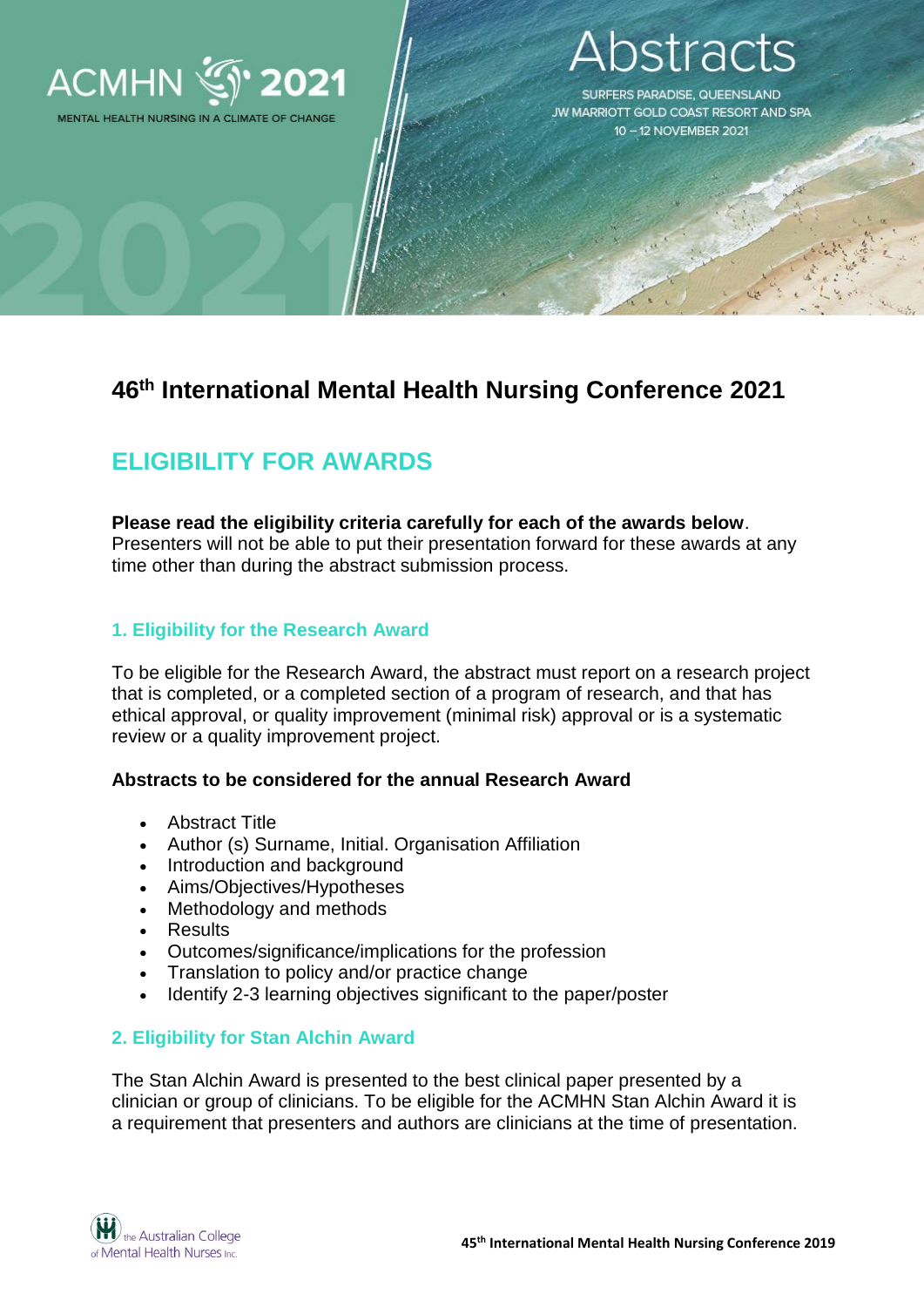

# stracts

**SURFERS PARADISE, QUEENSLAND** JW MARRIOTT GOLD COAST RESORT AND SPA 10-12 NOVEMBER 2021

### **Abstracts to be considered for the Stan Alchin Award**

- Abstract title
- Author (s) surname, initial. Organisation affiliation
- Introduction and background
- Aims/objectives
- Project description/description of the work
- Outcomes/significance/policy and practice change
- Implications for mental health nursing
- Identify 2-3 learning objectives significant to paper/poster/workshop

### **3. Eligibility for General Award**

The General Award is presented for the best paper presented reporting on management/administration/policy issues, project work, Masters, PhD or other research that does not meet the criteria for the Research Award and the Stan Alchin Award.

#### **Abstracts to be considered for General Papers Award**

- Abstract title
- Author (s) surname, initial. Organisation affiliation
- Introduction and background
- Aims/objectives
- Project description/description of the work
- Outcomes/significance/policy and practice change
- Implications for mental health nursing
- Identify 2-3 learning objectives significant to paper/poster/workshop

### **4. Eligibility for Best First Time Presenter Award**

The Best First Time Presenter Award is presented to the individual who has never presented at a conference with more than 250 delegates before. You will be presenting for the first time outside of their organisation/place of work/tertiary institution. The presenter must be the first author on the presentation and the main presenter.

Abstracts to be considered for the First Time Presenter Award

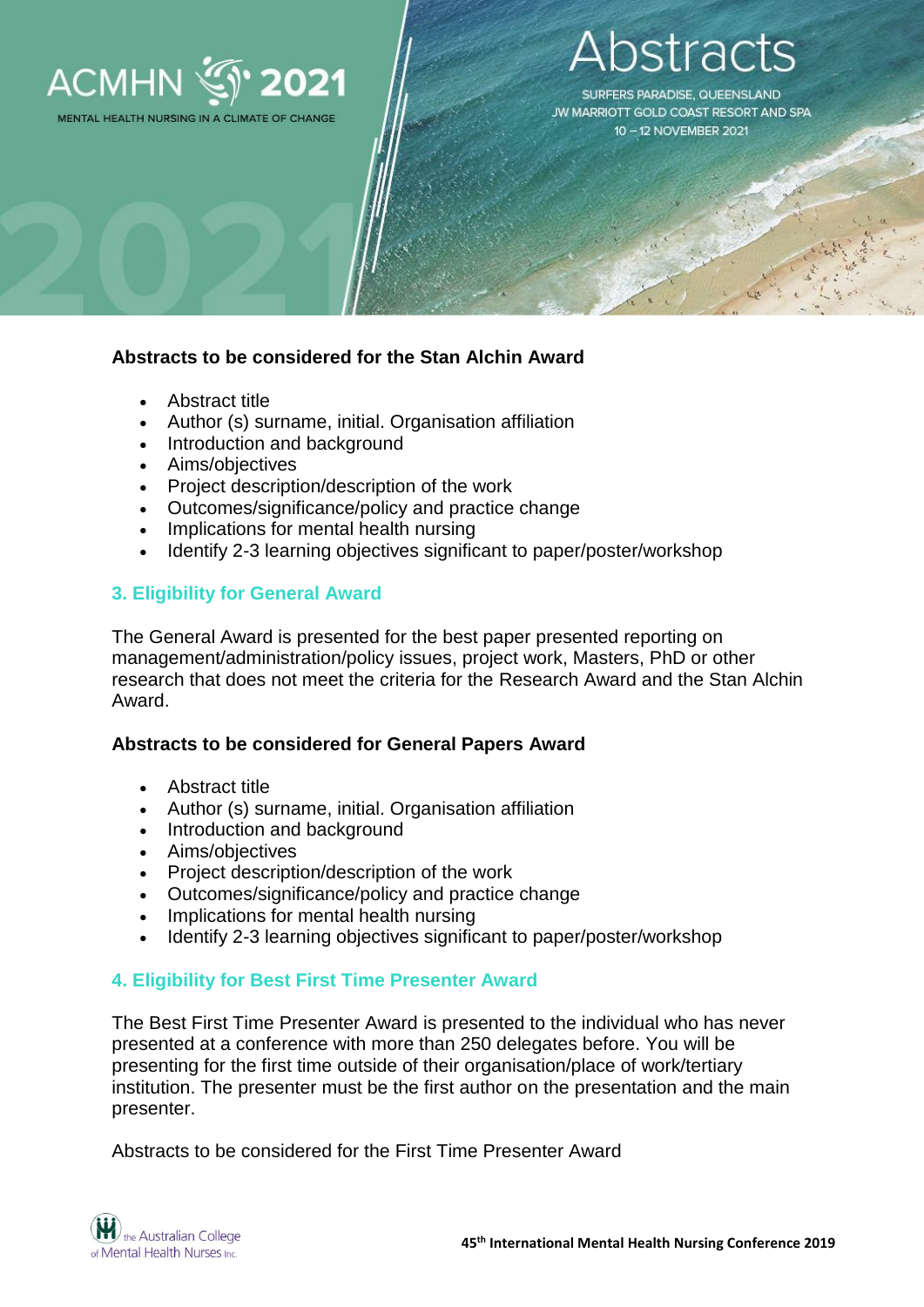

# stracts

SURFERS PARADISE, QUEENSLAND **JW MARRIOTT GOLD COAST RESORT AND SPA** 10-12 NOVEMBER 2021

- Abstract title
- Author (s) surname, initial. Organisation affiliation
- Introduction and back ground
- Aims/objectives
- Description of the work
- Outcomes/significance/policy and practice change
- Implications for mental health nursing
- Identify 2-3 learning objectives significant to paper/poster/workshop

### **5. Eligibility for Clinical Supervision Award**

Abstracts assessing eligibility for the below awards will be assessed against the following criteria:

- 'Best Conference Presentation on Clinical Supervision'
- 'Best First-time Conference Presenter on Clinical Supervision'
- 'Best Poster on Clinical Supervision'

### **Eligibility**

To be eligible for an ACMHN Clinical Supervision Award, the presenter/s must report on a clinical supervision project/implementation process or research project that is substantially completed and from which implications for practice can be made.

### **Award Criteria**

Presentations eligible for the 'Best Conference Paper on Clinical Supervision', 'Best First-time Conference Presenter' and 'Best Poster' will be assessed against the following criteria:

- 1. Primary focus of the presentation is current CS practice in Australia
- 2. Introduction and background, including the aims and objectives and scope of the project/process
- 3. Reference to theoretical influences underpinning the work (eg. model of CS)

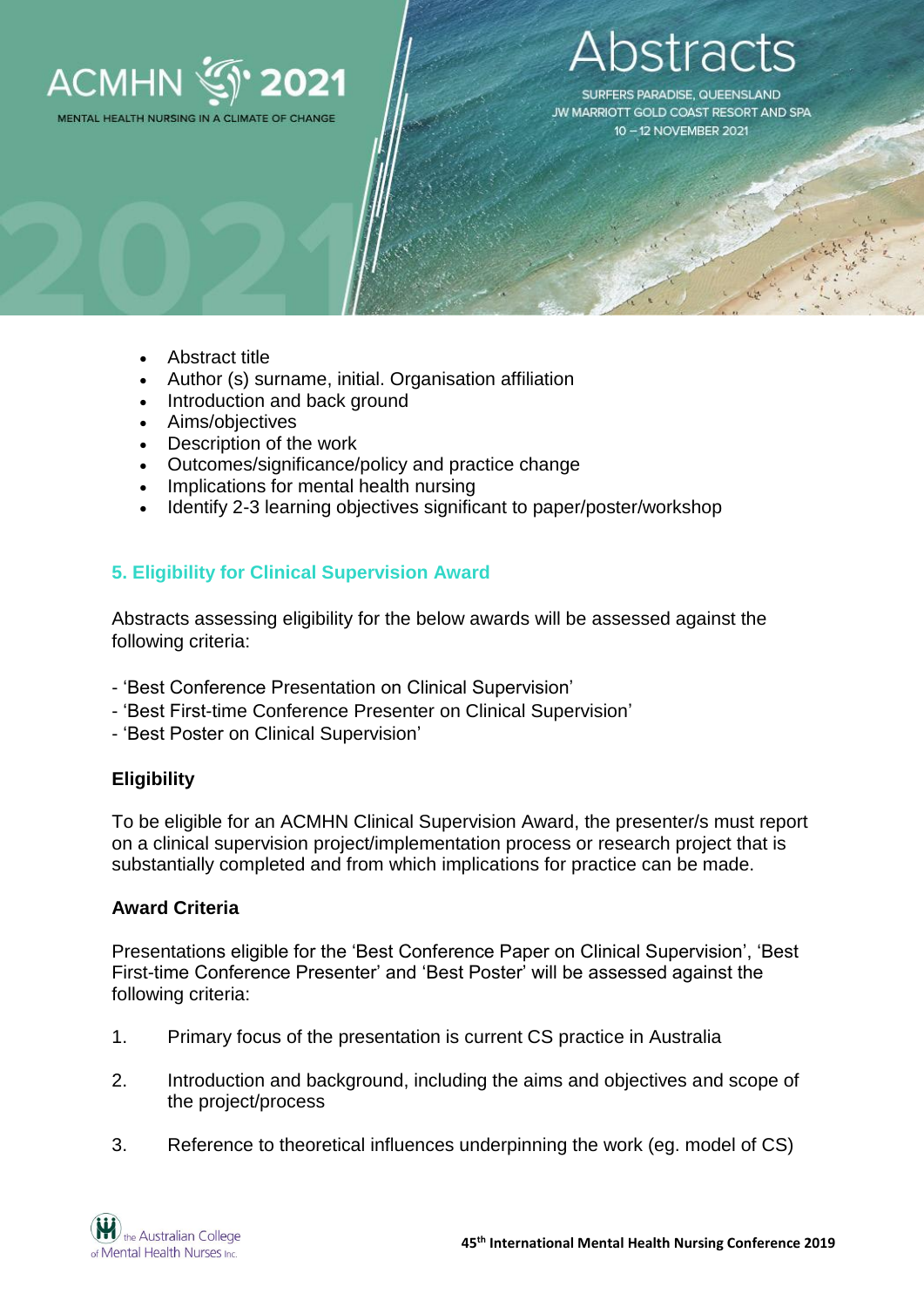

# stract

**SURFERS PARADISE, QUEENSLAND** JW MARRIOTT GOLD COAST RESORT AND SPA 10-12 NOVEMBER 2021

- 4. Project description including challenges in undertaking the project/process and how they were responded to/overcome
- 5. Implementation process/project outcomes and evaluation
- 6. Discussion including barriers and enablers to engagement in CS by mental health nurses
- 7. Implications for mental health nursing (e.g. contribution to new knowledge, implementing and sustaining CS practice, clinical and/or policy development) and any implications noted for consumers/carers/community.
- 8. a) Oral Presentations: Overall presentation including audience engagement and discussion

b) Poster Presentation: Overall presentation incorporating Criteria 1-7 in a creative and visually appealing manner

### **Process for Determining the Clinical Supervision Awards**

Rating for each of the above criteria will be from 1 (very poor) to 10 (Excellent). The awards will be granted to the presentation gaining the highest overall score in each of the three categories.

Representatives of the Australian College of Mental Health Nurses and Clinical Supervision Consultancy will have responsibility for rating each presentation and determining the successful recipients of the Clinical Supervision Awards.

### **Presentation of the Clinical Supervision Award**

The sponsor, Clinical Supervision Consultancy – Paul Spurr & Associates, will present the Clinical Supervision Awards on the final day of the annual Australian Mental Health Nurses' Conference

#### **Other Conditions**

A minimum of three (3) oral presentations on CS are required in order for the best overall presentation and best first-time presenter awards to be conferred.